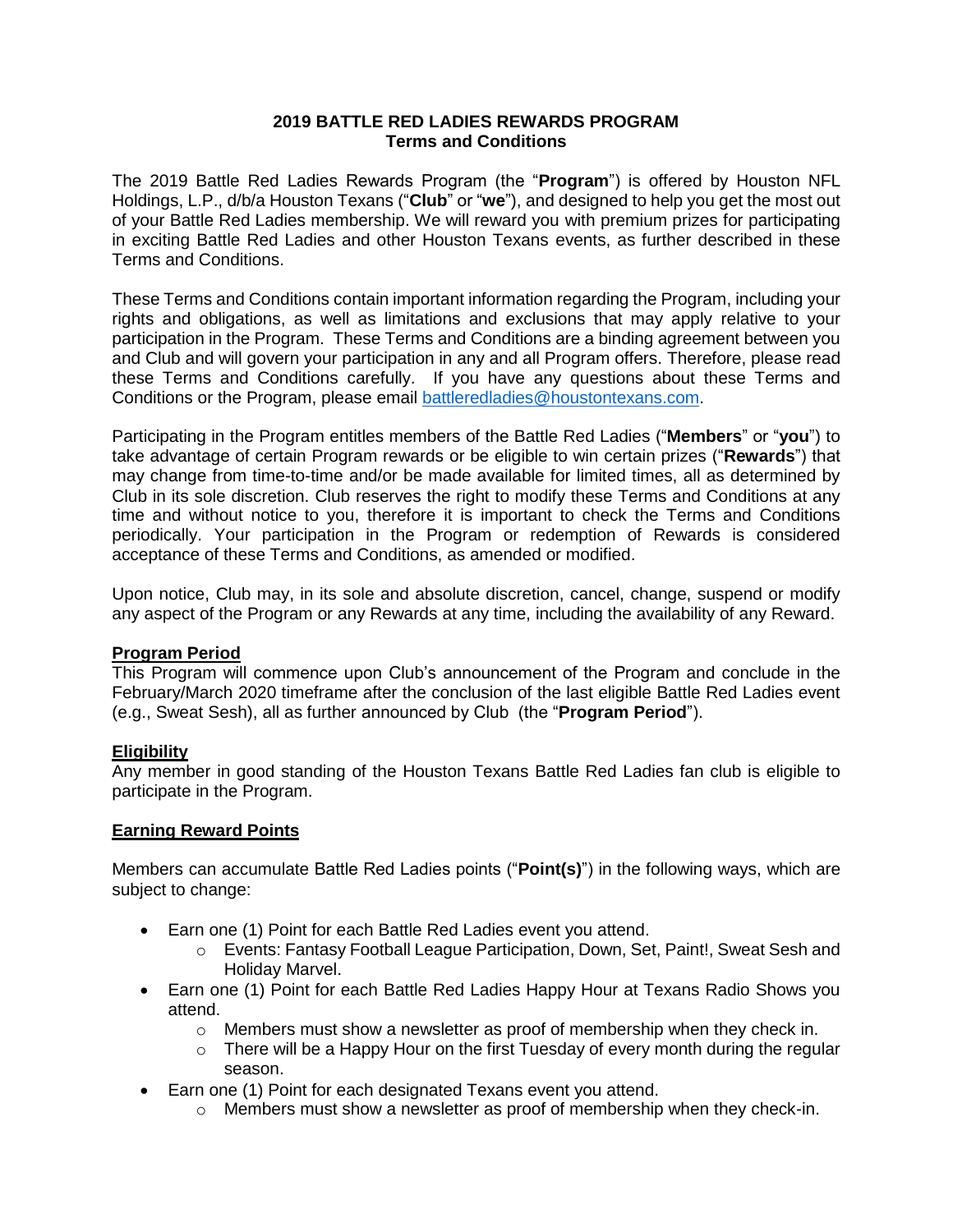- o Events: Training Camp, Fantennial Rally and Texans Care Volunteer Day and more that will be listed in the Battle Red Ladies newsletter.
- Earn one (1) point for showing a Palais Royal receipt at designated events. Only one (1) receipt may be presented per event.
	- $\circ$  The receipt must be from within the past thirty (30) days and for a purchase of Fifty Dollars (\$50) or more.

# **Prizing**

At the end of the Program Period (as stated above), Members will be notified of the prize(s) that they have won and how to collect their prizes (e.g., pick up from NRG Stadium)The following is the list of prizes for the Program, which are subject to change and availability:

- 10 Points
	- o Members will receive a Battle Red Ladies Swag Bag courtesy of Palais Royal. Approximate Retail Value (ARV) of Prize: \$60
- 15 Points
	- o Members will receive a Palais Royal Gift Card in the amount of \$25 and the opportunity to attend a tour of NRG stadium on a to be determined date. ARV of Prize: \$75.
- Midseason Prize
	- $\circ$  Members will be entered to win two (2) Tickets to the December 29, 2019 Houston Texans game against the Tennessee Titans and one (1) parking pass. The number of Points that a Member has earned as of the date of selection shall be the number of times that a Member's name will be entered to win this great prize.
- End of Season Highest Point Winner
	- o Members must have at least twenty (20) points to be eligible for this prize.
	- o The Member with the highest Point total at the end of the Program Period will win one (1) Lunch with a Houston Texans player, courtesy of Palais Royal. The specific Houston Texans player shall be selected by Club. The lunch will be in the Houston Texans Sports Performance Café at NRG Stadium for the winner and one (1) guest. The date of the lunch will be selected by the Texans depending on timing and player availability.
		- If there is a tie for the highest number of Points, we will have up to three (3) winners and each of their one (1) guests for a group lunch.
		- If there are more than three (3) people tied for the winning spot, we will draw for three (3) spots. This will be a group lunch for all three (3) winners and their one (1) guest.

Prizes may not be substituted, transferred or redeemed for cash except at the sole discretion of Club. In case of unavailability, Club reserves the right to substitute a prize of equal or greater value.

All expenses incurred by a Member in connection with the Program are the sole responsibility of the Member. All applicable taxes on Prizes are the sole responsibility of the winning Member.